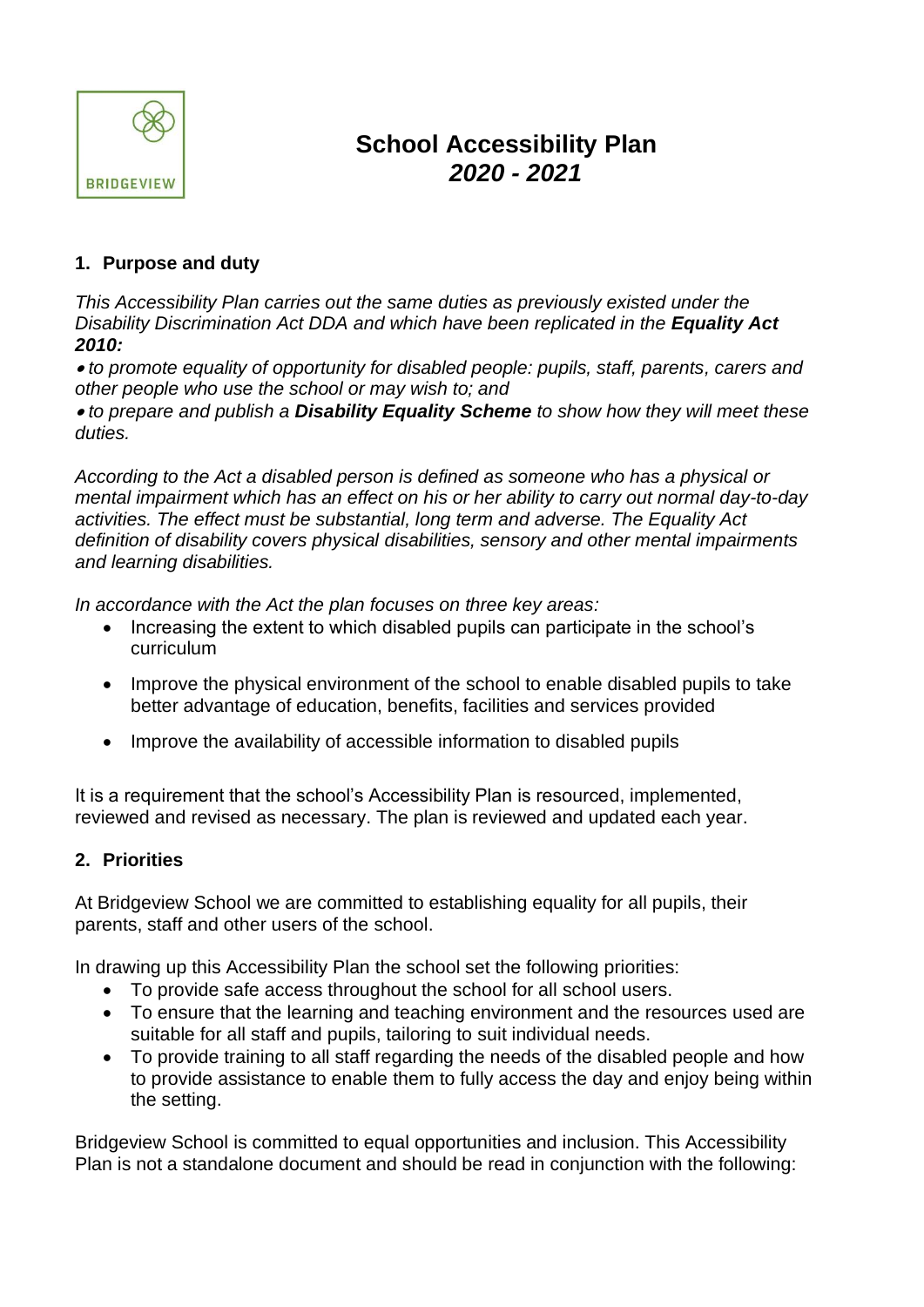- School Improvement Plan
- Special Educational Needs Policy
- SEN Information Report
- Curriculum Policy
- Health & Safety Policy
- Behaviour Management Policy, Medical policy
- Safeguarding policy and arrangements.
- Staff personnel policies including Sickness Absence,

This plan is shared with staff, governors, parents and community through the academy's website. It is the responsibility of the whole school community to implement this plan in a manner which promotes an inclusive ethos at the school.

Next review date: Oct 2021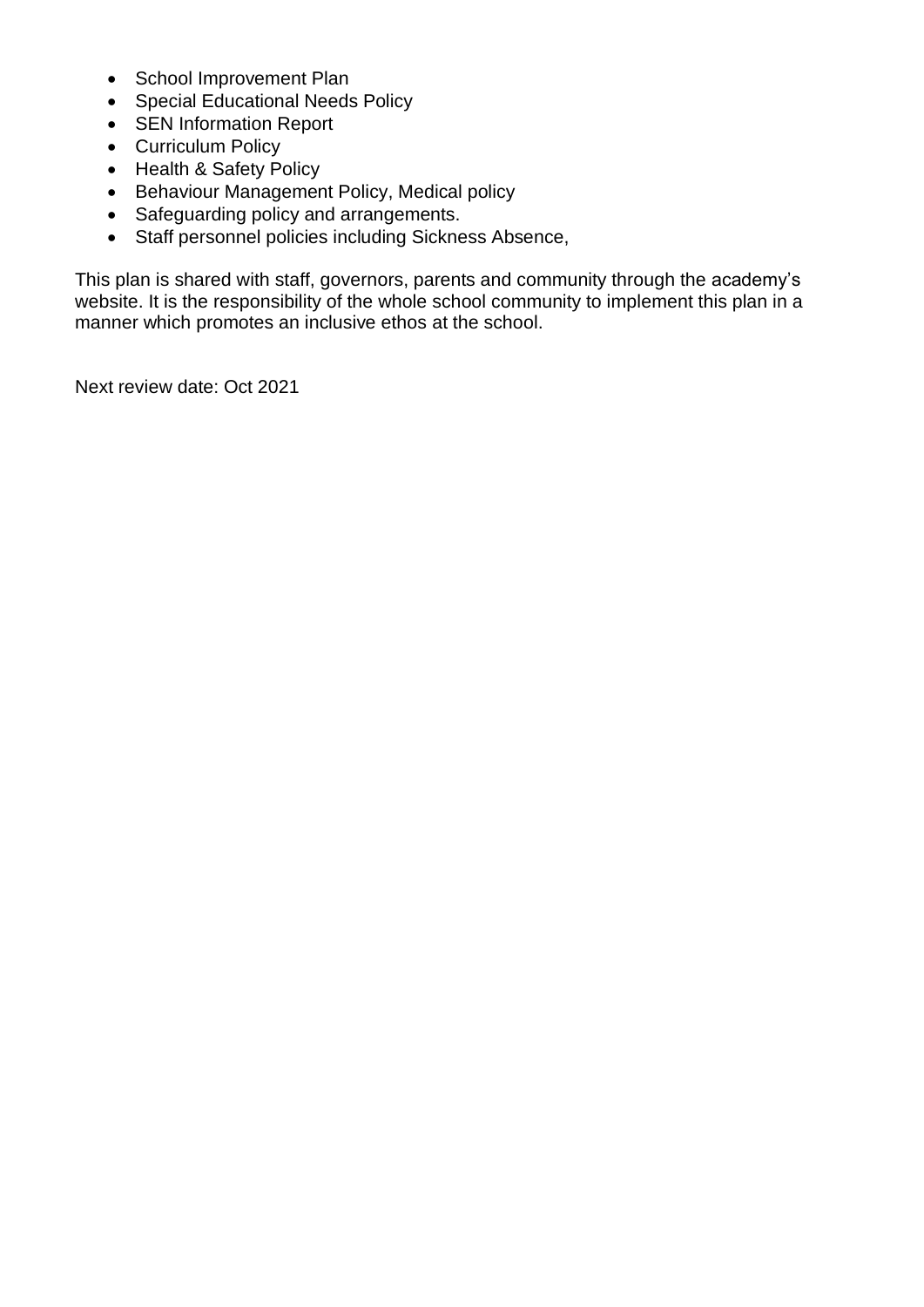## **The Accessibility Plan 2020 – 2021**

appropriate

• Ensure assessment information including academic assessments,

**Area 1:** Increasing the extent to which disabled pupils can participate in the school's curriculum **Current good practice includes:** In depth admission meetings seeks views of family, previous setting and professionals. The planning and assessment system is specifically designed for pupils working below age related expectations. The learning day is broken up into a series of shorter lessons to support pupils with lower concentration levels. High levels of support are available within all classrooms to scaffold, resource and give advice. There is a clear balance between academic learning and personal development. Pupil Champions and Personal Development Mentors provide care and guidance to promote readiness for learning. Resources and interventions to support Dyslexic pupils. Work with Northcott outreach service to support pupils with ASD. Work with IPASS outreach service to support pupils. Computer learning programs to support learning including Lexia. **Aim Action Responsibility and When Resource/ cost Intended Outcomes Monitoring and Evaluation** Ensure legal compliance at all times. • Consistently implement requirements of the SEND Code of Practice. • Respond to any changes in legislation. • SEND policy in place. • SEND Report presented annually to LGB and uploaded on website. • Implement EHC Plans and Annual Reviews in statutory time frame. • CPD for staff to ensure are aware of roles and responsibilities. • Regular updates to LGB. **SENCO Ongoing SENCO** time Statutory compliance met. Staff understand their roles and responsibilities. SEND on a page is produced at the end of each term to share with LGB and Trust. SENCO reports and SEN on a page. Improve early identification of needs to ensure • Request outreach reports from other agencies when outreach has been previously given. **SENCO** Admission meeting leads **SENCO** time Detailed history of the pupils needs and involvement of other professionals. Admission meeting paperwork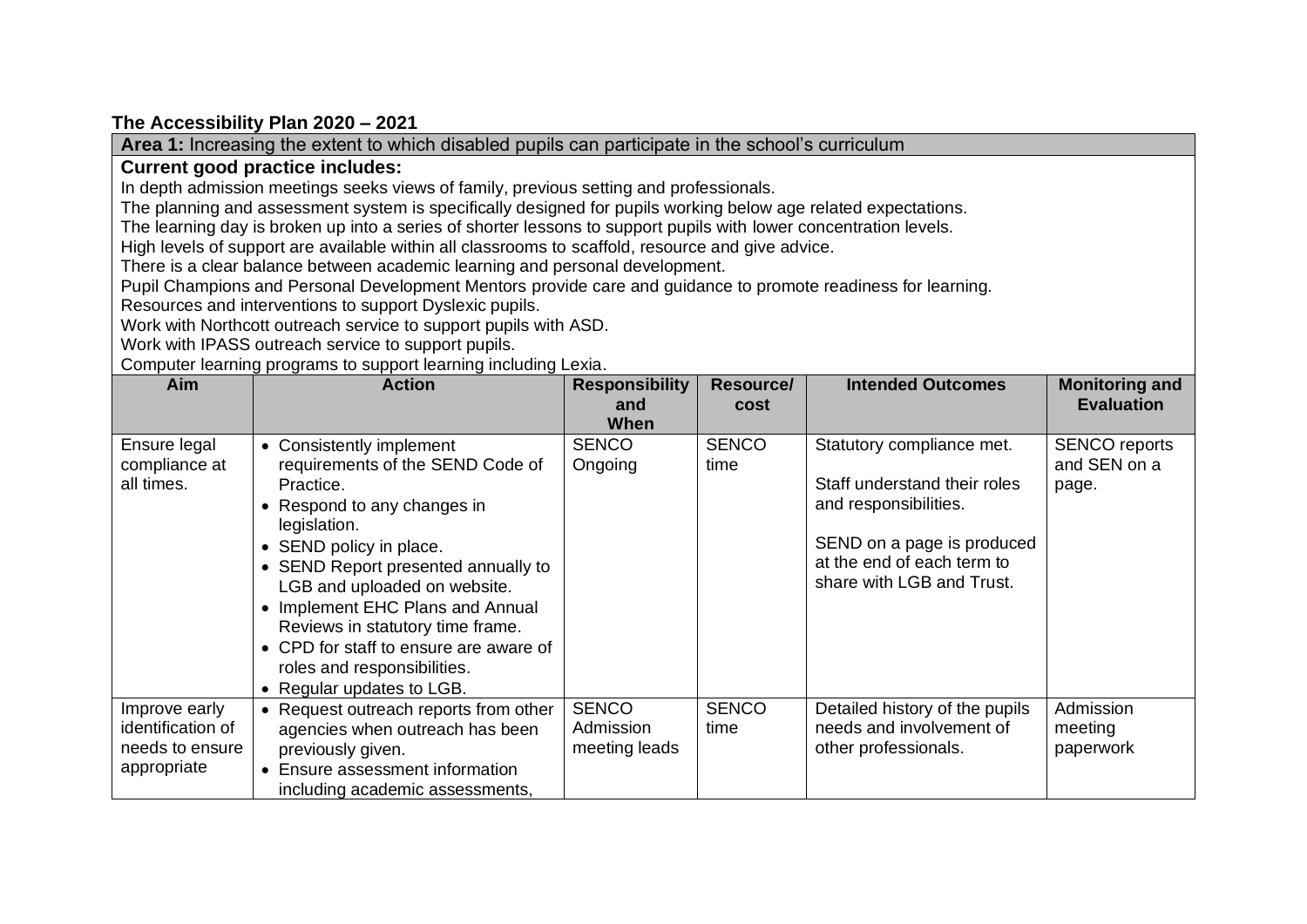| curriculum and<br>provision.                                                    | PDP documents and EHCP/Annual<br>Review documents are sent to the<br>school prior to any admission<br>meetings<br>• During admission meeting create<br>timeline of child<br>development/milestones including<br>any previous concerns,<br>investigations, queries.<br>• Investigate diagnostic tools for<br>dyscalculia.                                                                                                                                                                                                              |                                                                                                             |      |                                                                                                                                                                         |                                                                       |
|---------------------------------------------------------------------------------|---------------------------------------------------------------------------------------------------------------------------------------------------------------------------------------------------------------------------------------------------------------------------------------------------------------------------------------------------------------------------------------------------------------------------------------------------------------------------------------------------------------------------------------|-------------------------------------------------------------------------------------------------------------|------|-------------------------------------------------------------------------------------------------------------------------------------------------------------------------|-----------------------------------------------------------------------|
| Improve<br>transition into<br>the school from<br>mainstreams<br>settings        | • At admission meetings plan with the<br>school and family transition<br>arrangements including visits to the<br>setting, meeting staff and creating<br>'My New School book'.<br>• Transition plan/timetable created for<br>each child.                                                                                                                                                                                                                                                                                               | Admission<br>meeting leads                                                                                  |      | Pupils transition to the<br>setting is appropriate to<br>needs.<br>Pupils are clear of<br>expectations, routines and<br>feel comfortable to ask<br>questions/seek help. | Transition plans/<br>timetables<br>My New School<br>books for pupils. |
| Training for staff<br>on specific<br>SEN, disabilities<br>and medical<br>needs. | • Information gathered from parents,<br>agencies, GPs is used to identify<br>correct personalised planning<br>requirements.<br>• EHCP, medical, intimate care plans<br>are in place for individual pupils and<br>reviewed each half term/term.<br>• Training needs for staff identified to<br>support staff with medical needs.<br>• Training planned and delivered by<br>appropriate services.<br>• Increase number of staff trained to<br>administer medicines.<br>• Training to be delivered on<br>improving communication skills. | <b>SENCO</b><br>ongoing<br><b>SENCO</b><br>ongoing<br><b>SENCO</b><br>ongoing<br><b>SBM</b><br><b>SENCO</b> | £300 | Educational, physical and<br>medical needs of all pupils<br>are met.<br>Additional personalised plans<br>are in place where required.                                   |                                                                       |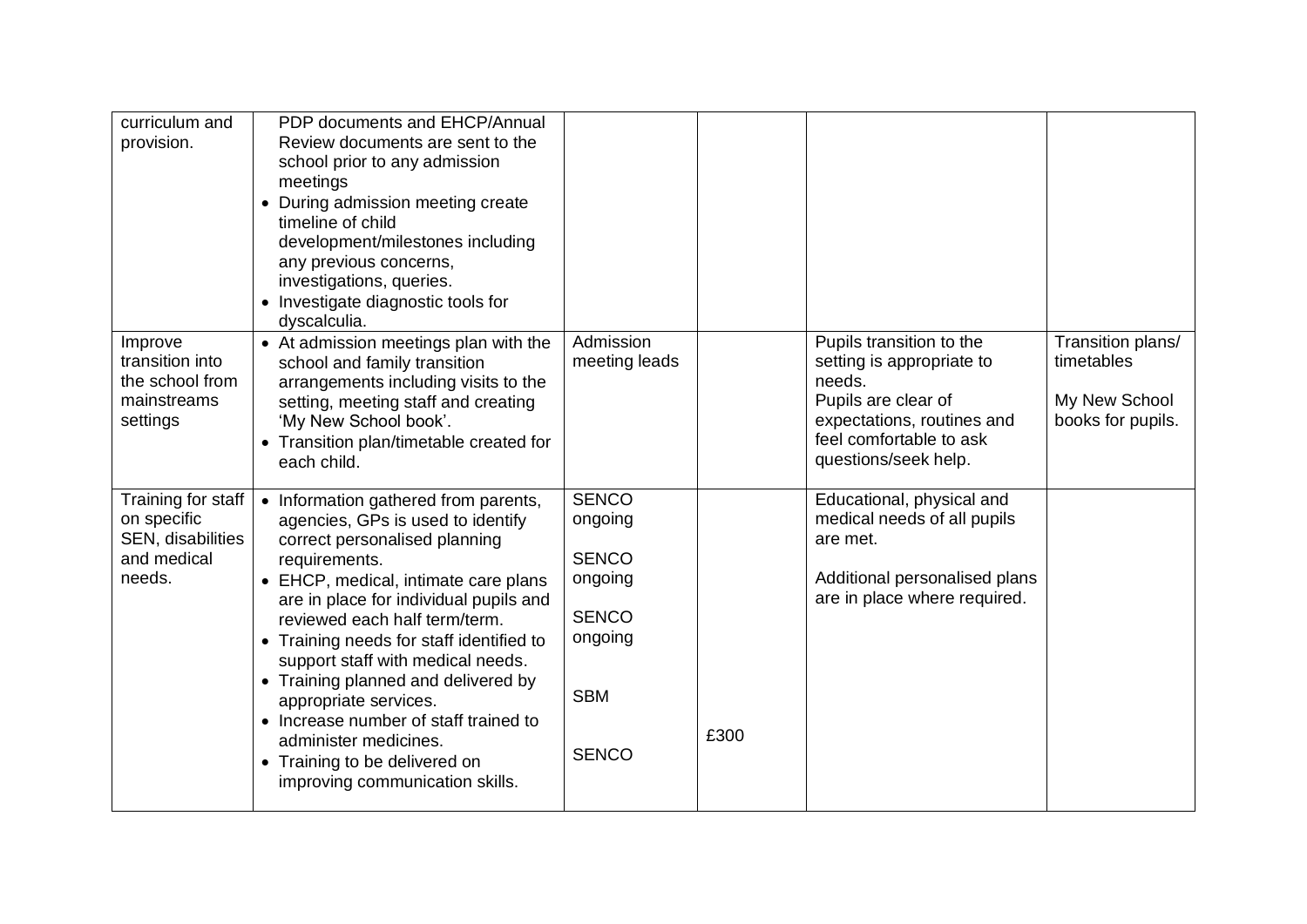|  | £1000 | Staff are able to plan a<br>sequence of learning<br>activities to improve<br>communication skills. |  |
|--|-------|----------------------------------------------------------------------------------------------------|--|
|  |       |                                                                                                    |  |

**Area 2:** Improve the physical environment of the school to enable disabled pupils to take advantage of education, benefits, facilities and services provided.

#### **Current good practice includes:**

Visual timetables are in all classrooms.

Ramps are available at all accesses.

Alternative personalised learning spaces are available around the settings.

High levels of supervision as pupils move around the setting and at breaktimes.

Transport drop off and pick up areas are clearly identified and accessible.

Computers and headphones are accessible in all classrooms and the computing suite at all times.

All outdoor areas are accessible.

School has its own minibuses to transport pupils for visits.

| Aim                                                                              | <b>Action</b>                                                                                                                                                                                                                     | <b>Responsibility</b><br>and<br>When | <b>Resource/</b><br>cost | <b>Intended Outcomes</b>                                                                                                                                                                    | <b>Monitoring and</b><br><b>Evaluation</b> |
|----------------------------------------------------------------------------------|-----------------------------------------------------------------------------------------------------------------------------------------------------------------------------------------------------------------------------------|--------------------------------------|--------------------------|---------------------------------------------------------------------------------------------------------------------------------------------------------------------------------------------|--------------------------------------------|
| Improve staff<br>understanding<br>of pupils with<br>additional<br>sensory needs. | • ASD special school to deliver<br>training for all staff on 'A Sensory<br>Diet'.<br>• SENDCo to arrange visit to another<br>setting to observe 'Sensory Circuits'<br>in place                                                    | SLT/SENDCO<br>February               | £350                     | Increased staff awareness on<br>sensory needs of pupils<br>within their class. Staff begin<br>to build a sensory profile for<br>pupils.                                                     |                                            |
| Improve<br>sensory<br>provision.                                                 | • Create quiet spaces on the<br>playground for pupils to use at<br>breaktimes and lunchtimes.<br>• Use advice from Sensory Diet<br>trainer and OT specialist to<br>purchase resources to help<br>individual pupils eg Therabands, | SLT/SENDCO<br>– ongoing              | £1000<br>£1000           | Pupils are able to regulate<br>own behaviour and be ready<br>for learning.<br>Additional resources are<br>purchased as per the advice<br>of professionals and used<br>within the classroom. |                                            |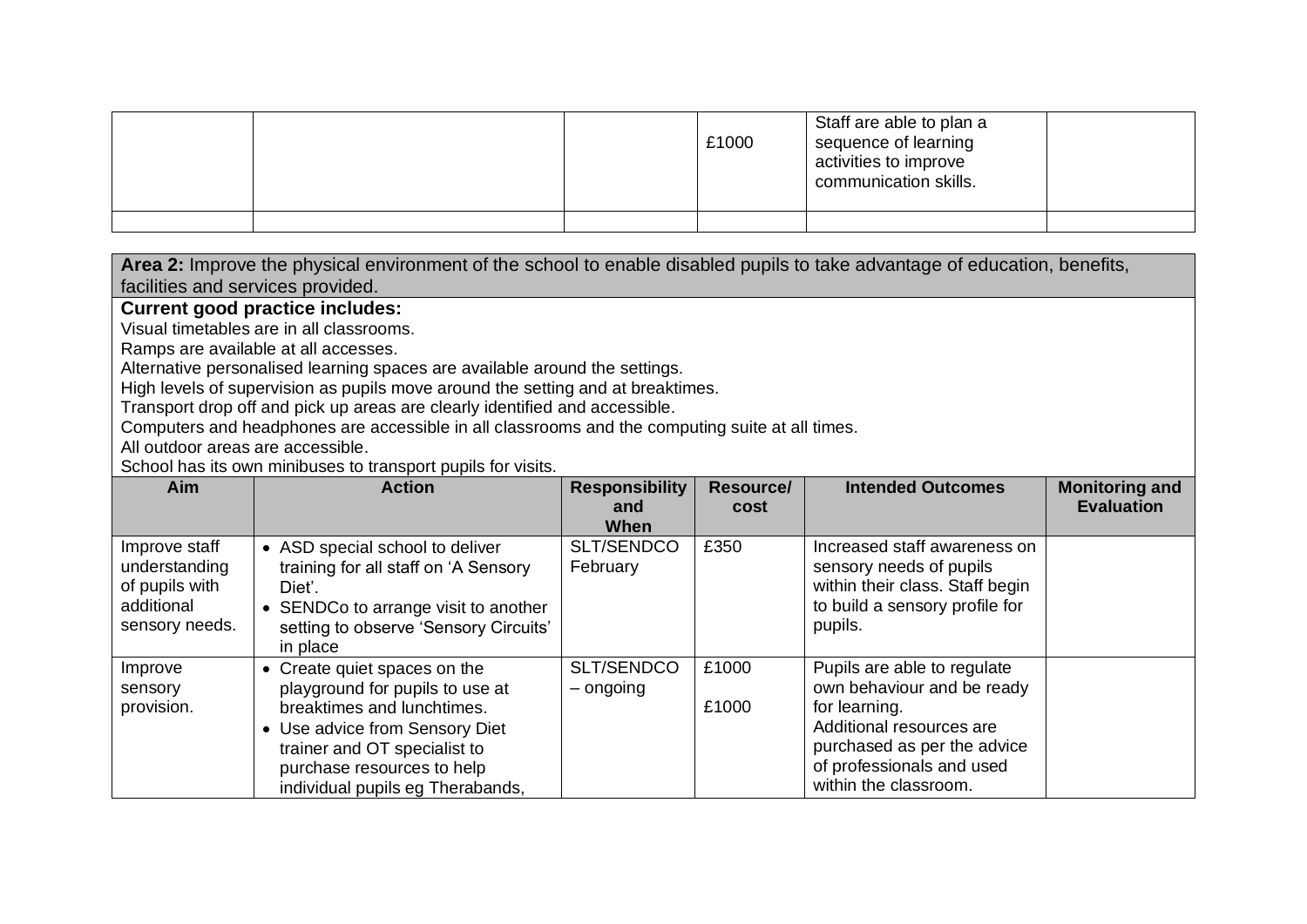|                                                                                                                                                                       | chewy toys, weighted toys,<br>weighted blankets.                                                                  |               |       |                                                                                                                                                                                                                |                         |
|-----------------------------------------------------------------------------------------------------------------------------------------------------------------------|-------------------------------------------------------------------------------------------------------------------|---------------|-------|----------------------------------------------------------------------------------------------------------------------------------------------------------------------------------------------------------------|-------------------------|
| Improve IT<br>resources for<br>pupils working<br>significantly<br>before age<br>related<br>expectations for<br>writing and/or<br>those with poor<br>fine motor skills | Investigate IT resources, programs,<br>APPs to support struggling writers<br>to express ideas, draft and present. | Literacy Lead | £1000 | Pupils use IT resources to<br>improve outcomes for writing<br>and to engage with the<br>writing process. IT resources<br>support spelling, oral<br>rehearsal of sentence<br>structure and to express<br>ideas. | Literacy lead<br>report |

| Area 3: Improve the availability of accessible information to disabled pupils. |                                                                                                         |                       |                  |                               |                       |  |  |
|--------------------------------------------------------------------------------|---------------------------------------------------------------------------------------------------------|-----------------------|------------------|-------------------------------|-----------------------|--|--|
|                                                                                | <b>Current good practice includes:</b>                                                                  |                       |                  |                               |                       |  |  |
|                                                                                | High levels of staffing ensure instructions and information is able to be shared in an appropriate way. |                       |                  |                               |                       |  |  |
|                                                                                | Marking and feedback is streamlined and appropriate to the pupil.                                       |                       |                  |                               |                       |  |  |
|                                                                                | Targets are in child friendly language and explained to the pupil.                                      |                       |                  |                               |                       |  |  |
| Newsletters are child friendly.                                                |                                                                                                         |                       |                  |                               |                       |  |  |
|                                                                                | Reading materials within lessons are matched to the reading age of the pupil.                           |                       |                  |                               |                       |  |  |
| Aim                                                                            | <b>Action</b>                                                                                           | <b>Responsibility</b> | <b>Resource/</b> | <b>Intended Outcomes</b>      | <b>Monitoring and</b> |  |  |
|                                                                                |                                                                                                         | and                   | cost             |                               | <b>Evaluation</b>     |  |  |
|                                                                                |                                                                                                         | When                  |                  |                               |                       |  |  |
| Increase use of                                                                | • Produce visual prompts, timetables                                                                    | Class teachers        | PPA time         | Reduced levels of anxieties   | Lesson visits         |  |  |
| visual                                                                         | and check lists for pupils to promote                                                                   |                       |                  | and increased levels of       |                       |  |  |
| information as                                                                 | independence.                                                                                           |                       |                  | independence                  |                       |  |  |
| reminders and                                                                  |                                                                                                         |                       |                  |                               |                       |  |  |
| prompts for                                                                    |                                                                                                         |                       |                  |                               |                       |  |  |
| learning.                                                                      |                                                                                                         |                       |                  |                               |                       |  |  |
| Website                                                                        | Contact website designers and ask                                                                       | Admin                 | £300             | Translation option available. |                       |  |  |
| translate button                                                               | for this function to be available.                                                                      | Nov                   |                  |                               |                       |  |  |
| added to                                                                       |                                                                                                         |                       |                  |                               |                       |  |  |
| website.                                                                       |                                                                                                         |                       |                  |                               |                       |  |  |